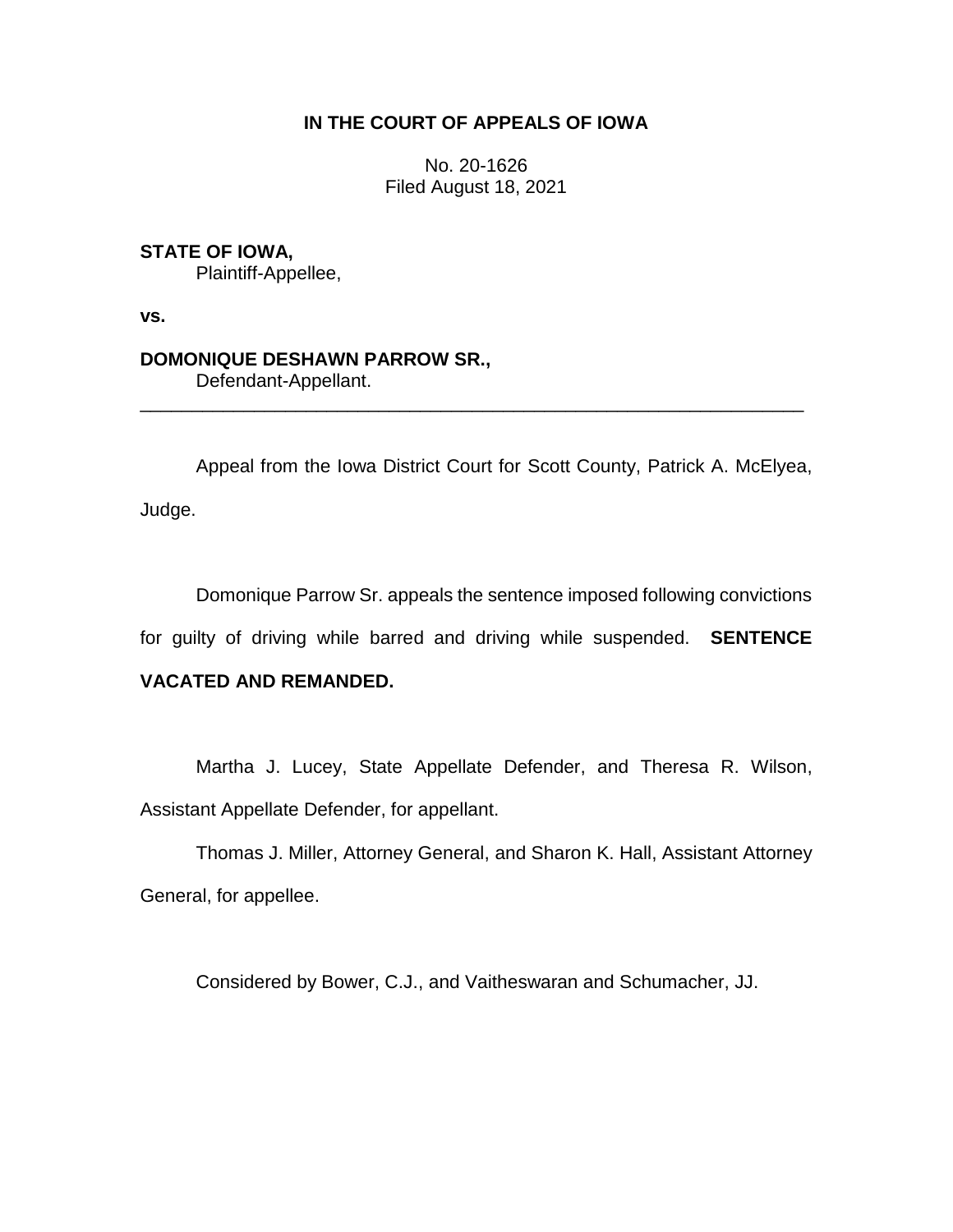#### **VAITHESWARAN, Judge.**

The district court found Domonique Parrow Sr. guilty of driving while barred and driving while suspended. *See* Iowa Code §§ 321.561, 321J.21 (2018). The court sentenced Parrow to a prison term "not to exceed two years" on the drivingwhile-barred count and a one-year jail term on the driving-while-suspended count. The court suspended the sentences and placed Parrow on probation. In a case that is not the subject of this appeal, Parrow also was committed to the Iowa Department of Corrections for a period not exceeding five years on a conviction of operating a motor vehicle while intoxicated (OWI), third or subsequent offense. Parrow appealed.

Parrow contends "the District Court imposed an illegal sentence" in sentencing him "to both jail and prison when the total concurrent sentence amounted to more than one year and he was presently committed to the Department of Corrections" on the OWI conviction. He asks us to vacate the sentencing order "to the extent it specifies a jail sentence." Statute and precedent require that result.

Iowa Code section 903.4 states:

All persons sentenced to confinement for a period of one year or less shall be confined in a place to be furnished by the county where the conviction was had unless the person is presently committed to the custody of the director of the Iowa [D]epartment of [C]orrections, in which case the provisions of section 901.8 apply. All persons sentenced to confinement for a period of more than one year shall be committed to the custody of the director of the Iowa [D]epartment of [C]orrections to be confined in a place to be designated by the director and the cost of the confinement shall be borne by the state. The director may contract with local governmental units for the use of detention or correctional facilities maintained by the units for the confinement of such persons.